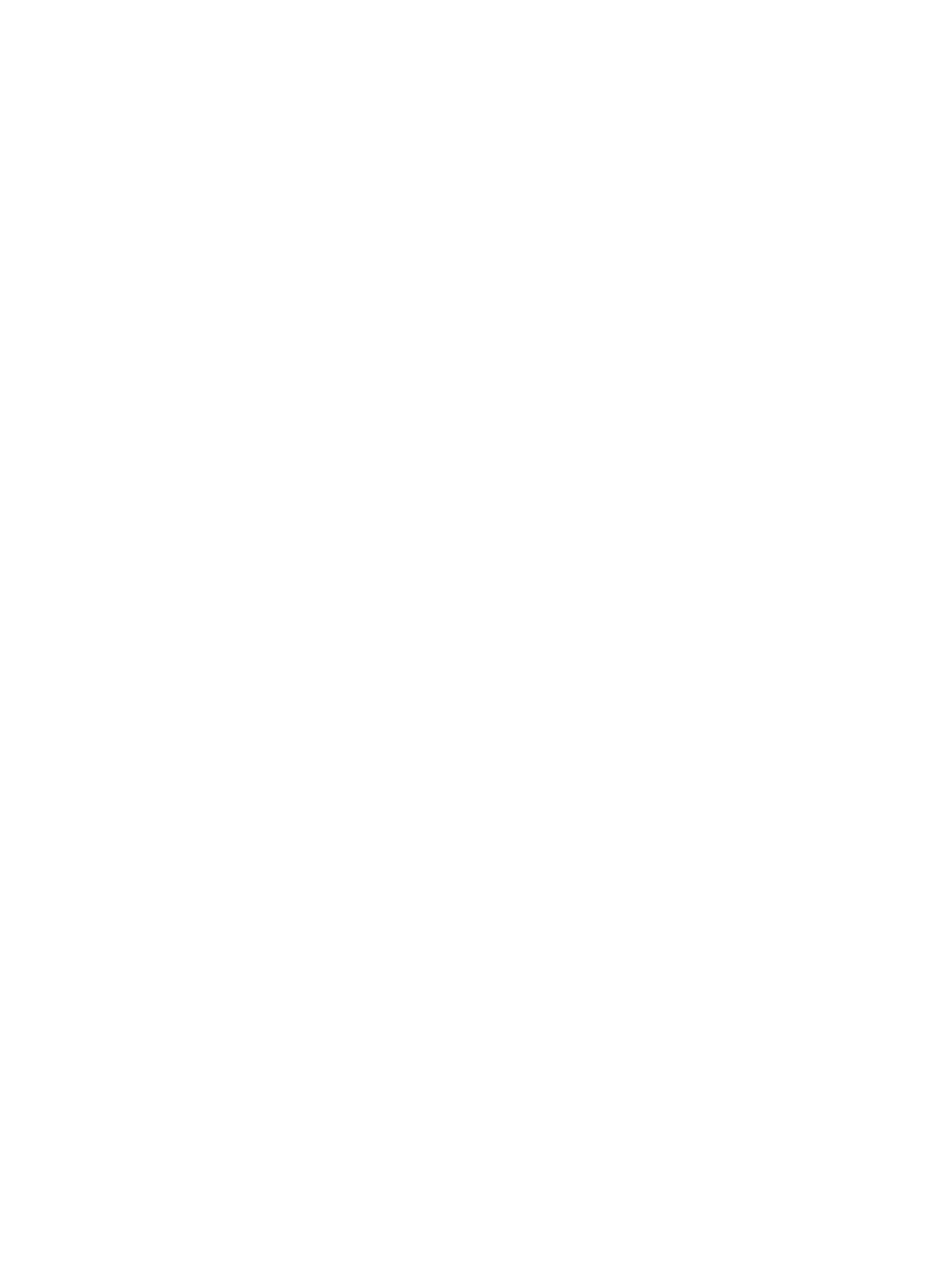## *Gregorius presul meritis*

The anonymous three-part motet in the manuscript Florence, Biblioteca Riccardiana, Ms. 2794. An abandoned dedicatory song from the  $1470s$ ?<sup>1</sup>

Introduced and edited by Peter Woetmann Christoffersen

## *Introduction*

The unique source for this motet is the chansonnier in Florence, Biblioteca Riccardiana, Ms. 2794. It is the first piece of music in the manuscript, copied without text on two openings (folios 1v-3). The only trace of a text is the incomplete word "Regorius" written under the beginning of the part labelled "Tenor". George Morton Jones identified in his description of the manuscript this incipit as the first word of the trope "Gregorius presul meritis", which functions as an introduction to the Introit "Ad te levavi" for the first Sunday of Advent, and he established that the plainchant of the trope is heard in long note values in the tenor.<sup>2</sup>

Clemens Blume and Clames M. Dreves published the text of the trope in *Tropi graduales. Tropen des Missale. Mittelalter. Zweite Folge* (Analecta hymnica medii aevi 49; AH 49). Leipzig 1906, pp.19-20 after sources from 10th – 16th centuries:

Gregorius presul meritis et nomine dignus unde genus ducit summum conscendit honorem; renovavit monumenta patrum priorum, tunc composuit hunc libellum musice artis schole cantorum anni circuli. Eia dic, domine, eia:<sup>3</sup>

[Ad te levavi animam meam (Dominica Prima Adventus: Introitus<sup>4</sup>)]

- 1 The edition is a revision of material previously published (2012) as html-files. They are are part of my online edition *The Copenhagen Chansonnier and the 'Loire Valley' chansonniers. An open access project* (at <http://chansonniers.pwch.dk/index.html>).
- 2 George Morton Jones, *The "First" Chansonnier of the Biblioteca Riccardiana, Codex 2794: A Study in the Method of Editing of 15th Century Music.* PhD-dissertation, New York University 1972, vol. I, p. 93.
- 3 "Gregory, principal by merits and dignified by name, / there from where his lineage originated, he achieved the highest honour; / he renewed the monuments of earlier fathers, / and composed this little book of musical art / for the school of singers for the cycle of the year. / Eia sing to the Lord, eia:"
- 4 The standard version of this song is easily available in *Graduale Romanum*, Tournai 1961, p. 1.

© 2018 Peter Woetmann Christoffersen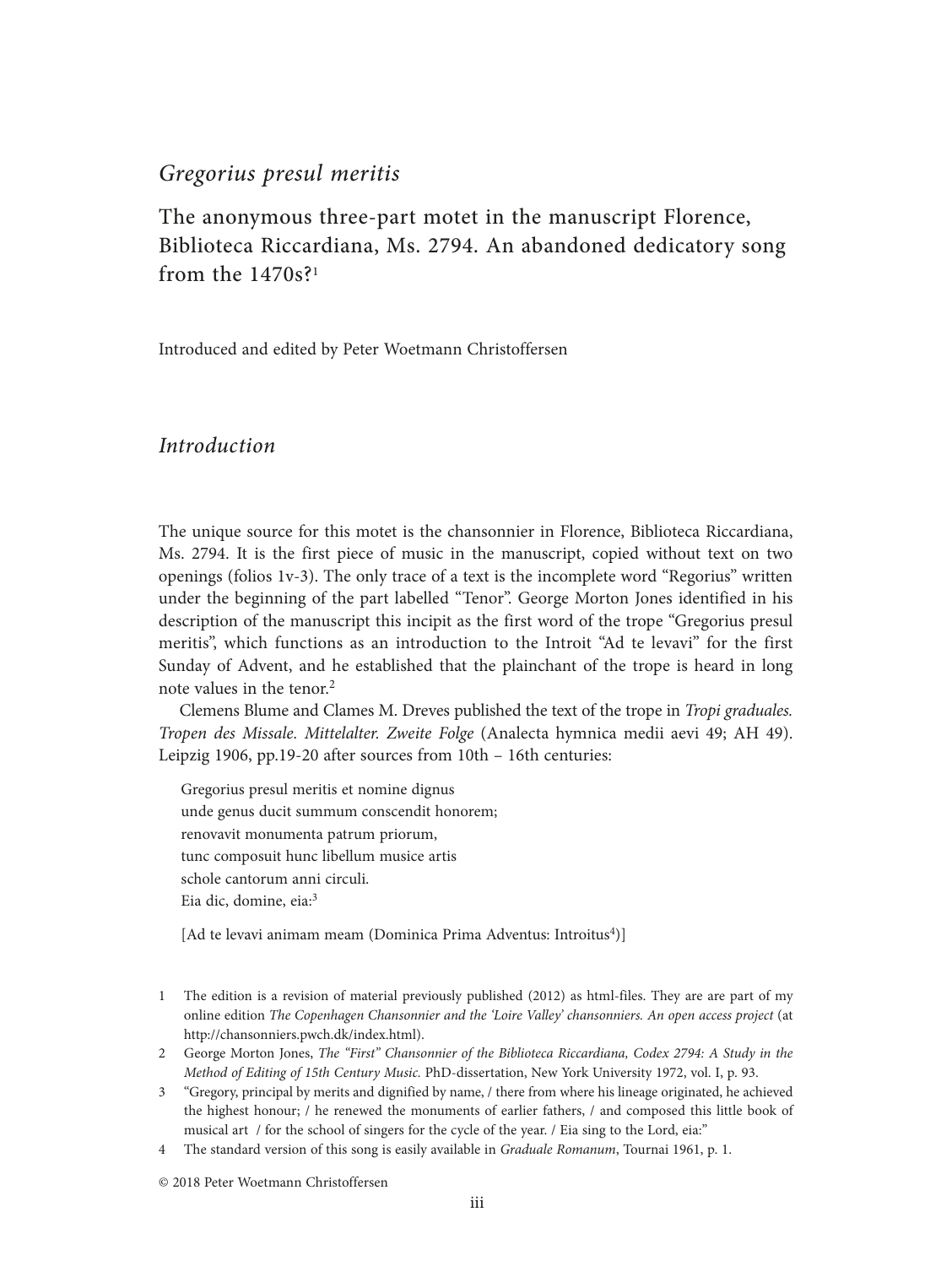This chant setting was surely meant as the opening piece of the music collection. The main scribe made spaces in all three voices for big illuminated letters, which should have the height of two musical staves. These letters were like all the other intended decorative letters in the MS never executed, and the scribe never got around to write in the text or correct the details of notation, and he left this and other pieces unfinished along with many empty pages. Especially his notation of hexachordal signatures is inconsistent. All three voices have from the start a one-flat signature, but it soon disappears in the upper voice on the first opening (ff. 1v-2), and likewise in the last staff of the contratenor. In return, the superius' two last staves on the page have flats on the third line (for *e'*; bb. 55-72), which indicate that the flat for *b'* is valid all the way through. On the second opening (ff. 2v-3) none of the voices show any flats.

In the present edition, the reconstruction of the text underlay follows *Analecta hymnica*. In the sixth line most sources have "Eia dic, domne, dic", but the setting clearly uses the three-syllable "domine".

The tribute to Pope Gregory I, which underpins the myth of Gregory as the creator of the yearly cycle of plainchant, was introduced into the liturgy during the Carolingian era, and it appears in a considerable number of early sources of French and Italian origin.<sup>5</sup> In the 15th and 16th centuries the trope appears in many Bohemian sources,<sup>6</sup> and this fact has induced the conclusion that the trope at that time had become a Bohemian speciality retaining an important role in the Utraquist liturgy.7 However, according to *Analecta hymnica* missels printed in Paris and Lyons after 1500 still included this trope.<sup>8</sup> But why this tune turns up in a motet at the opening of a chansonnier, which most probably was made around 1480 by a scribe connected to the French court chapel, is difficult to figure out. After probably losing his patron who had commissioned a chansonnier, the main scribe sought to make it more attractive to different customers by adding first a new gathering of folios containing two attractive four-part motets by Compere and Ockeghem

- 5 For the early sources, see Ritva Jonsson (ed.), *Corpus troporum I. Tropes du propre de la messe 1, Cycle de Noël* (Acta Universitatis Stockholmiensis. Studia Latina Stockholmiensia XXI), Stockholm 1976, p. 102; concerning the Gregory-myth, see Bruno Stäblein, ',,Gregorius praesul', der Prolog zum römischen Antiphonale', in Richard Baum & Wolfgang Rehm (eds.), *Musik und Verlag. Karl Vötterle zum 65. Geburtstag am 13. April 1968.* Kassel 1968, pp. 537-561, and James W. McKinnon, 'Gregorius Presul Composuit Hunc Libellum Musicae Artis', in Thomas J. Hefferman & E. Ann Matter (eds.), *The Liturgy of the Medieval Church.* Kalamazoo M.I. 2001 (2nd ed. 2005), pp. 613-632.
- 6 Cf. Andreas Haug, *Troparia tardiva. Repertorium später Tropenquellen aus dem deutschsprachigen Raum*  (Monumenta monodica medii aevi – Subsidia, I), Kassel 1995, pp. 56-57 and 83-86.
- 7 David R. Holeton, Hana Vlhová-Wörner & Milena Bílková, 'The Trope *Gregorius presul meritis* in Bohemian Tradition: Its Origins, Development, Liturgical Function and Illustration', (Bohemian Reformation and Religious Practice, Volume 6), Prague 2007, pp. 215-246 ([http://www.brrp.org/proceedings/brrp6/](http://www.brrp.org/proceedings/brrp6/holeton_et_al.pdf) [holeton\\_et\\_al.pdf](http://www.brrp.org/proceedings/brrp6/holeton_et_al.pdf) - accessed February 2012): "Like the Gregorian attribution in the Sacramentary, over time the attribution *Gregorius presul* in the Gradual also ceased to be transcribed and, after 1100, had virtually disappeared from new graduals except in Bohemia where the text came to take on an independent life and formed a part of the rich liturgical life that characterised the Prague use of the Roman rite." (p. 222) "Because it is at this very time the tradition of including this chant at the beginning of the mass for Advent Sunday disappeared almost completely from the European liturgical repertory outside Bohemia." (p. 223) "If the non-Bohemian sources reflect the real state of the liturgical repertory in other European regions, Prague would have been the only place where Gregory the Great was still proclaimed as the author of the chant repertory for the whole liturgical year long after the practice had ceased elsewhere." (p. 227).
- 8 AH 49, p. 20.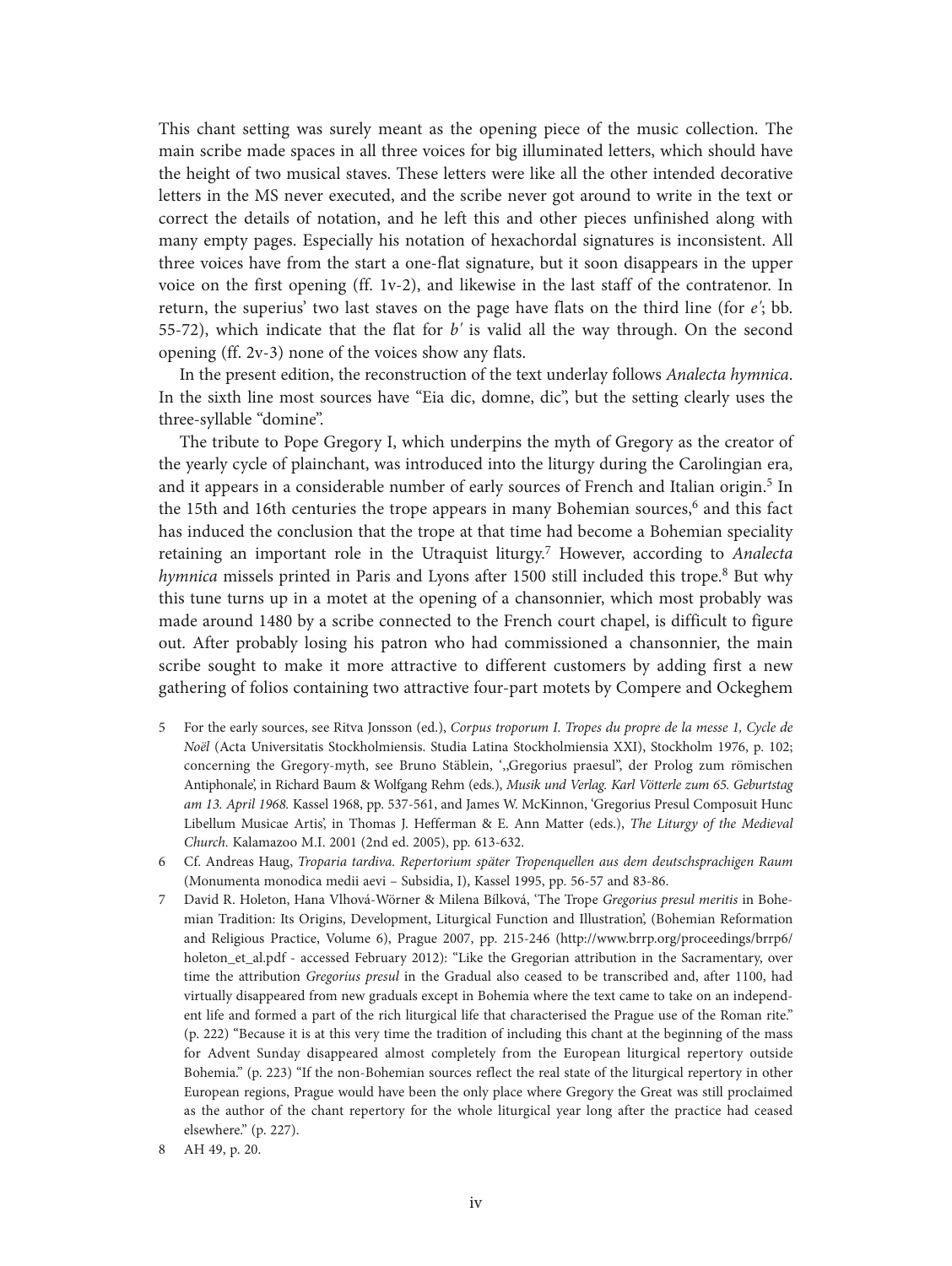(fasc. 2); and finally, he added a new opening gathering (fasc. 1), in which he started to enter *Gregorius presul meritis*. 9 It is conceivable that it was planned as a sort of "dedication" piece, as a musicians' motet, a tribute to music and the collegium of musicians rather than Pope Gregory. It is remarkable that only when the tune reaches the words "musice artis" in bars 92-96 the setting becomes declamatory chordal.

The tenor carries a tune, which – without being identical – is easily recognisable as related to the tunes published by Bruno Stäblein after 12th-century liturgical books from Nevers and Chartres.<sup>10</sup> It is rhythmized in long note values, but becomes freely melismatic at the end. While all sources for the tune give it in Mixolydian mode with B and E naturals appearing at crucial spots, it is here by the addition of a one flat signature (and the consequent flattening all the tune's top notes) transformed into G-Dorian, which completely changes its character.

The setting is varied with lively counter-voices after the spacious opening, where the outer voices imitate the tune's rising fourth. Two-part passages alternate with three-part texture; there is a passage in *sesquialtera* (bb. 37-42); important words are emphasised by homorhythm and fermatas ("musice artis", see above, and bb. 109-112 "Eia dic"); and the texture is enlivened by snippets of imitation on motives from the plainchant (bb. 53-55, 61-65 (S-T), and 75-80) and the concluding octave canon between superius and tenor (bb. 122-127).

As mentioned, the main scribe of Florence 2794 did not finish his work on this motet. We cannot know whether the text he used was in fact the old trope or a new one, changed in order to honour a possible receiver of the manuscript or a contemporary musician – maybe with a different text in the upper voice. The leader of the court chapel, Johannes Ockeghem, could be a candidate for praise as the father of modern music!

<sup>9</sup> See further my paper, *The French musical manuscript in Florence, Biblioteca Riccardiana, Ms. 2794, and the 'Loire Valley' Chansonniers*, at [http://www.pwch.dk/Publications/PWCH\\_Florence2794.pdf](http://www.pwch.dk/Publications/PWCH_Florence2794.pdf) (or [http://](http://chansonniers.pwch.dk/NOTES/Flo2794art.html) [chansonniers.pwch.dk/NOTES/Flo2794art.html\)](http://chansonniers.pwch.dk/NOTES/Flo2794art.html).

<sup>10</sup> Stäblein, ',,Gregorius praesul", pp. 557-558.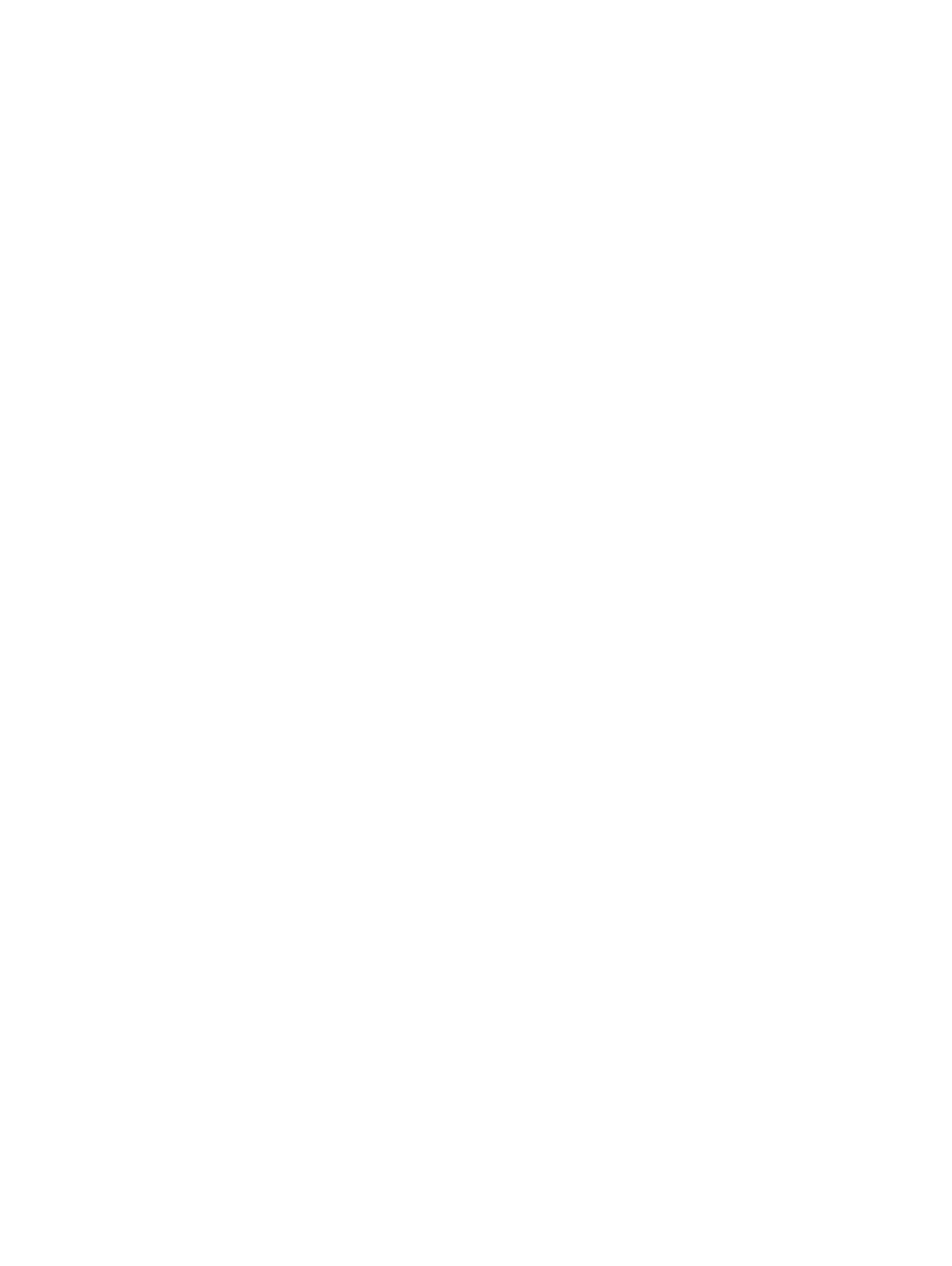## **Florence 2794 no. 1**

Firenze, Biblioteca Riccardiana, Ms. 2794, ff. 1v-3



1) The main copyist did not finish the copying of this motet. The text is missing, and the key signatures are inconsistent. All three voices open with one flat each on ff. 1v-2, on the next opening (ff. 2v-3) they have none (see further the comments).

2) *Contratenor,* bar 16.2, the *punctus* is missing (error).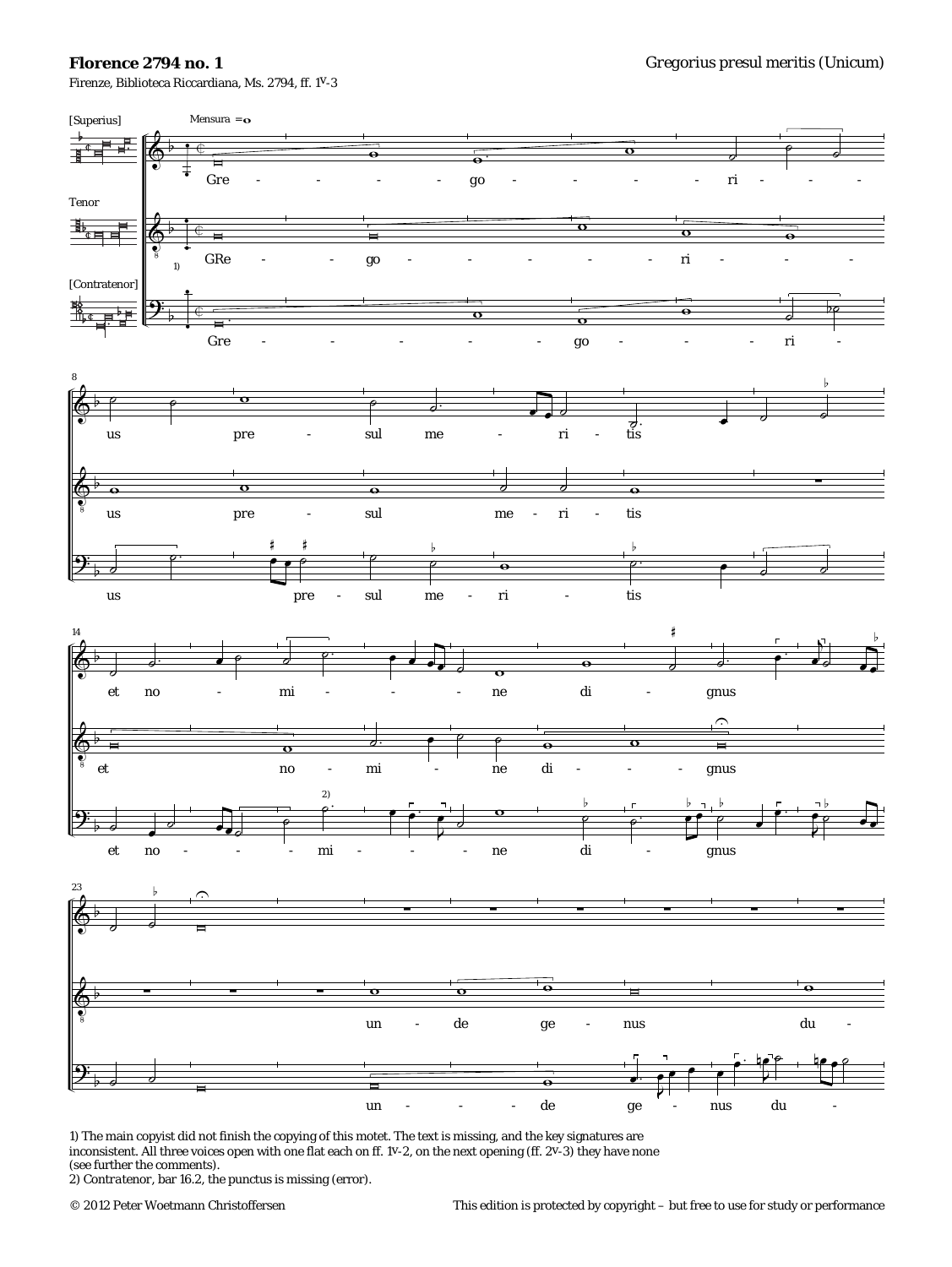Florence 2794 no. 1, p. 2



1) *Tenor,* bars 37-38 are missing (error).

2) *Superius,* bars 55-72, a key signature of a flat on the *e'-*line is introduced – shown as accidentals in the transcription.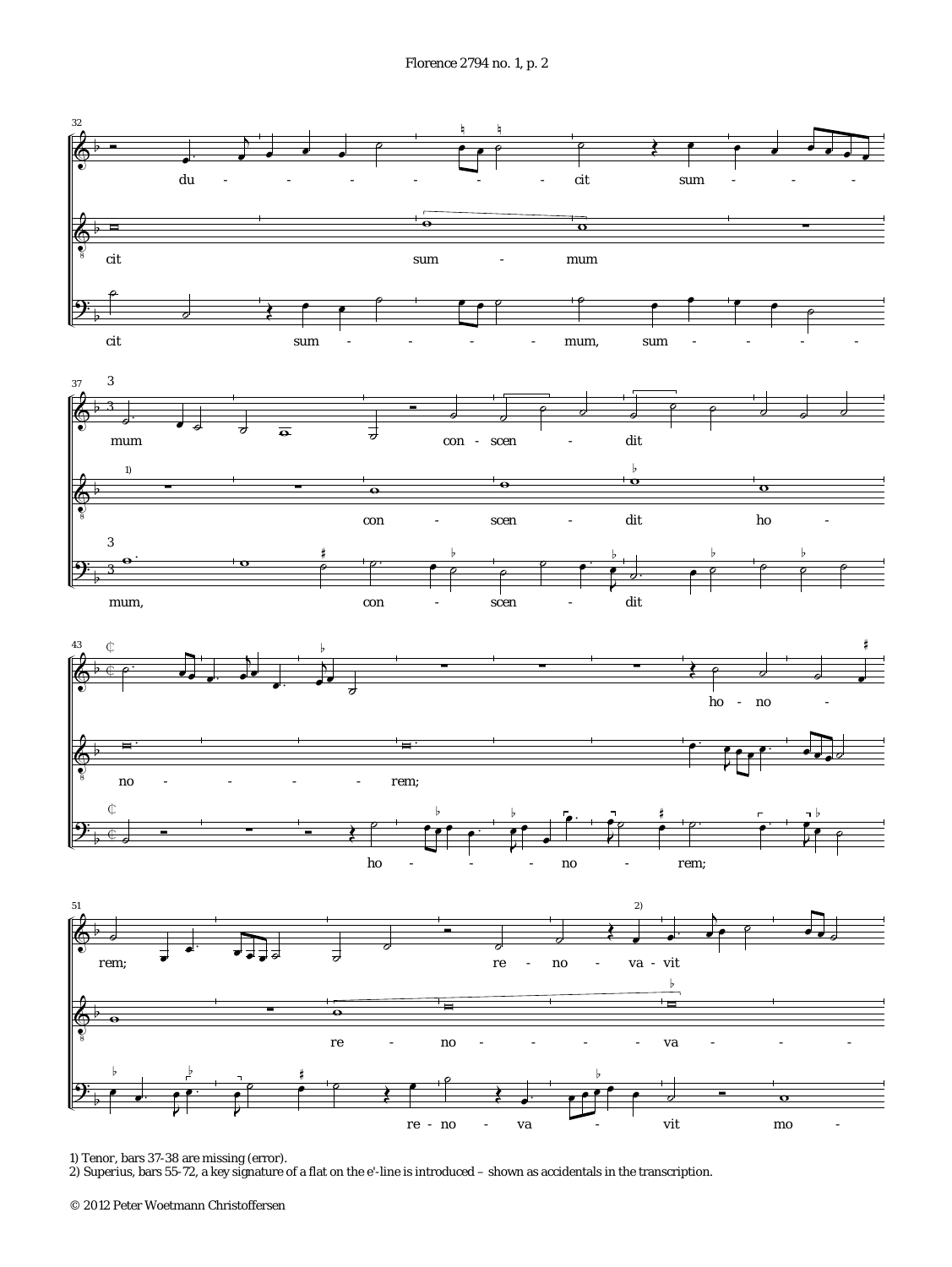

<sup>1)</sup> *Superius,* bars 73-75 are a *brevis-*note (error).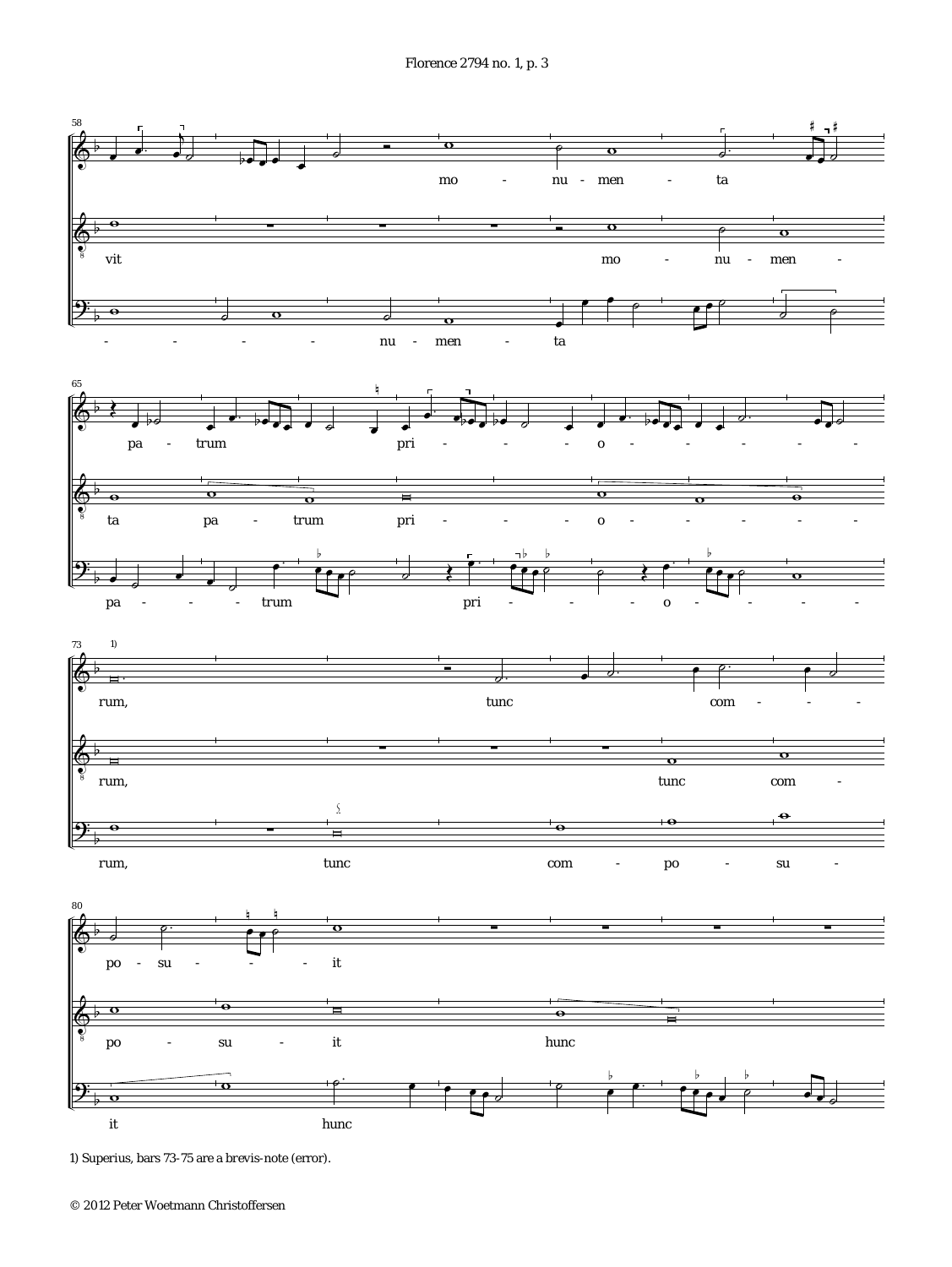Florence 2794 no. 1, p. 4



1) *Superius,* bar 112 is a *longa* (error).